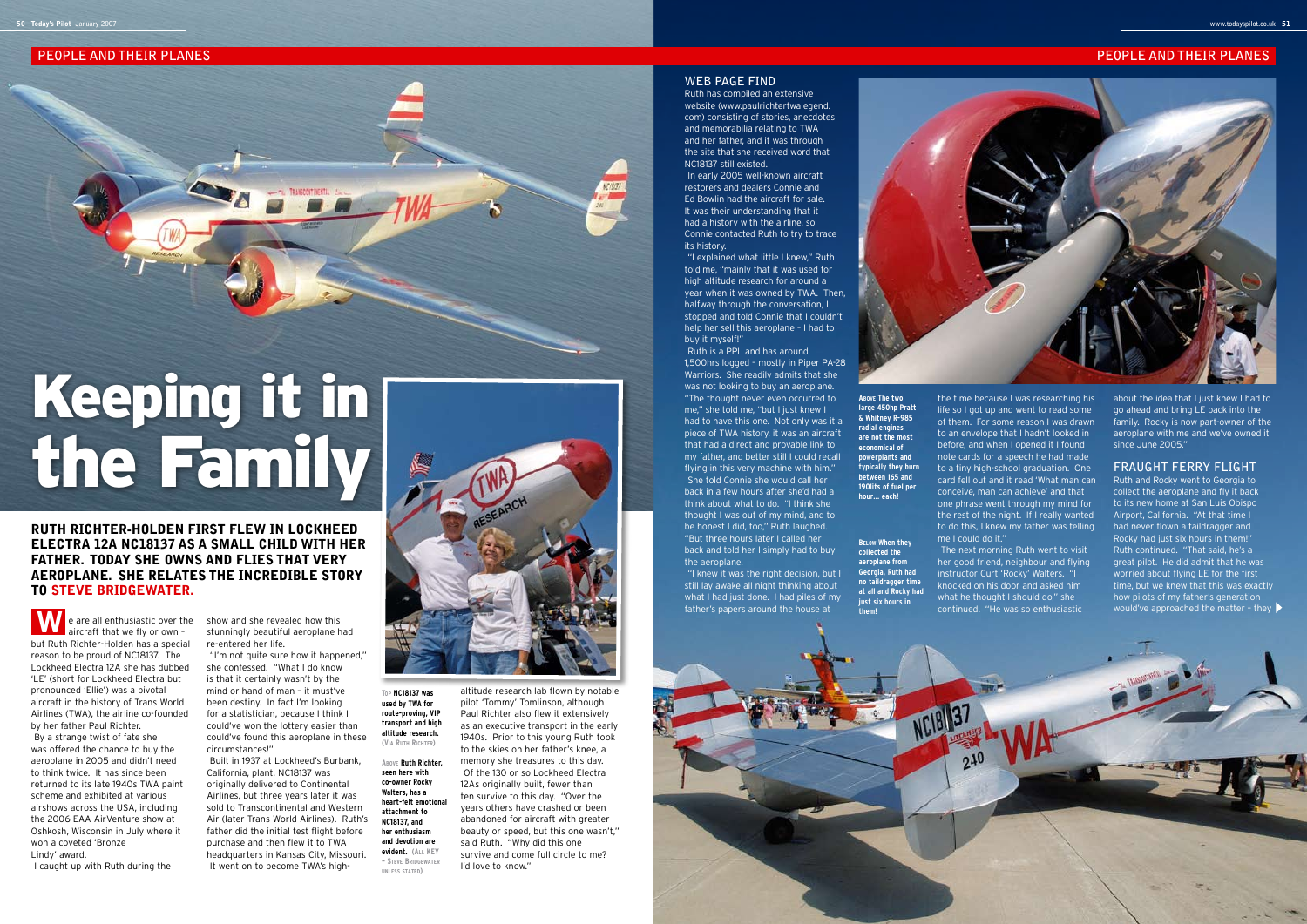**Below 'LE' is a working aeroplane rather than a showplane. The cockpit is a mix of old and new and evidence of how the aircraft has evolved since being constructed in 1937.**

> **Top The Lockheed 12 was the first allelectric aeroplane and has a landing light that retracts into the wing. "It can also be used as an effective air brake," Rocky jokes.**

**Top Right The aeroplane has been restored to the colours it wore while flying with TWA in the 1940s.**

just had to get in and learn to fly it. There were no check pilots in those days, only 'real' pilots of yesteryear. "The flight home was safe but eventful due to three engine failures in Las Vegas! The temperature out of the ramp was 135 degrees and it took us 40 minutes to taxi out to the runway, so by the time we'd got to the runway, tail up and ready to fly the left engine quit.

> **Above Right The landing gear on the Lockheed Electra range of aircraft has a history of failures and 'LE' has had four undercarriage collapses in its life. The overcentre brace has to be set to a small tolerance and the gear also needs to be extended, with a certain amount of airspeed flowing over it to ensure that it locks into place.**



# **PEOPLE AND THEIR PLANES PEOPLE AND THEIR PLANES**



"In the end we elected to take off at 5am when the air was cooler and everything was OK. However, after a perfect flight to California, two days

later, on a cool coastal morning, Rocky again lost RPM on the left engine so we shut it in a hangar and started to tear it down to find out what was going on. We replaced the carburettors and both engine-driven and electric fuel pumps. Then a fuel line disintegrated in our hands as we removed it so that had to be replaced as well. We don't know which of these items was causing us the problem, but after we reassembled the engine it was fine, and has been ever since." At this point it is worth pointing out

that as gorgeous as it looks LE is not

a restored 'show-plane' but a working aeroplane in stock configuration. "It is merely maintained in semi-original a condition with the many modifications it has acquired over the years, but with an emphasis on safety," Ruth explained. "It will never be a perfect aeroplane because I feel that to strip it down and replace all the parts would mean it is no longer the same aeroplane that my father flew. Also, at my age, I don't want to miss a single day's flying in it! "It's a living aeroplane, a flying legend. It's the only original TWA aeroplane still flying from the era, and for me that takes some comprehending – it is a piece of history."

### **Heroes**

Ruth and Rocky take LE to airshows around the US and will also part of the Angel Flight programme. Angel Flight is a US-wide network of organisations that arranges free flights to transport patients and their families in private aircraft to specialised medical treatment facilities. It does the same in the event of national crisis or whenever there is a compelling human need. "It will give us the opportunity to give the incredible joy of being in an aeroplane like this to other people," Ruth told me. "I think you are never too old to



stop living your dream, and to make a difference to the lives and dreams of people who are seriously ill is very important to me.

"I'm also concerned that young people today have no heroes, and that is one reason we take the aeroplane to airshows. This machine is a story of real heroes and it needs to be told and shared as widely as possible. From the designers Bob Gross and Clarence 'Kelly' Johnson to the pilots who flew the aircraft there are so many stories to tell. Bob was a legend at Lockheed for more than 40 years, a gentleman whom everybody loved working with." Much of the design work on the Lockheed Electra 12A was performed by a student assistant called Clarence 'Kelly' Johnson. He suggested two changes to the design, altering the single tail to double fins (later to become a Lockheed trademark), and deleting the large wing fillets. Kelly Johnson went on to join Lockheed as a regular employee, ultimately leading the top secret Skunk Works division in developing advanced aircraft such as the SR-71 Blackbird.

"When the US Mail contract was taken away in 1934 my father had already placed a contact with Douglas for a fleet of airliners," explained Ruth. "He spoke to Donald Douglas and told him that he was prepared to honour the contract – even though TWA would have to lay off staff – on the condition that Douglas employed every member of staff that lost their job at the airline. It was a different world back then – people did honourable things and earned respect. I think it is heroes like these people that our children lack today."

### **Lifelong Passion**

Although flying had been in her blood from an early age it was not until later in life that Ruth finally took the plunge and began taking flying lessons. "When I was younger something always got in the way of flying – be it work or family – but I always knew I wanted to be a pilot like my dad," she admitted. "I eventually achieved that 18 years ago, but having waited so patiently to reach that stage point I then decided I simply had to do it there and then. I walked into my local flying school, where I met Rocky for the first time. I explained that I wanted to learn to fly and he tried to make an appointment for me to take my first lesson. 'No, no,' I insisted. 'I have to start NOW!'

"I flew every day that I could and finally got my PPL, and then went on to get my instrument rating. I've been addicted ever since."



Today she has around 1,500hrs logged. "I don't have a great history as a flyer," she told modestly, "but I have a great history of love of flying – even more so

now that LE is in my life. the flight deck."

"I've gone from a small child immersed in a world of aeroplanes to becoming a pilot myself. Some expected it would happen sooner than it did, but I'm glad I've got to be where I am today. Back when I was a child I thought all kids flew in aeroplanes: it was the norm for me. At times I would fly the DST [Douglas Sleeper Transport – the forerunner of the DC-3 Dakota] with my father between Kansas City to Los Angeles. Off to the airport in my pyjamas, tucked up in a berth for the night flight, and sometimes sitting on my dad's knee on

Ruth grew up with the airline pioneers. "My 'Uncle Jack' and 'Uncle Walt' were TWA co-founders Jack Frye and Walter Hamilton, and 'Uncle Tommy' was high altitude test pilot Tommy Tomlinson. I sat next to 'Uncle Howard' [aviation legend Howard Hughes] at Thanksgiving dinner. He was famous for not being good around children, but I was 'tolerated.' It's only now that



I look back on those times and realise what historic times they were – by keeping LE in the air, it's my part in keeping that history alive. Also, on a personal level, I'm still that little kid when I fly this aeroplane. The engines start and I get shivers down my spine."

# **Legendary Lockheed**

Sitting in 'Aeroshell Square' at Oshkosh, amidst all the other stars of the show, 'LE' was never short of admirers during the week-long visit. The aeroplane looks beautiful in its authentic silver and red TWA colour scheme and has that certain panache only evoked by aircraft from the Art Deco period. However, according to Ruth and Rocky, the aircraft flies as good as it looks.

"It's a dream to fly," Ruth said with a smile. "I have flown it a lot over the last year, mainly thanks to Rocky's excellent instruction. I absolutely love it. It's much easier to fly than the PA-28 Warrior once it's in the air – it's just trickier to take off and land. Because the cockpit sits so high above the ground I find it difficult to get used to the landing attitude.

"The interesting thing is that there